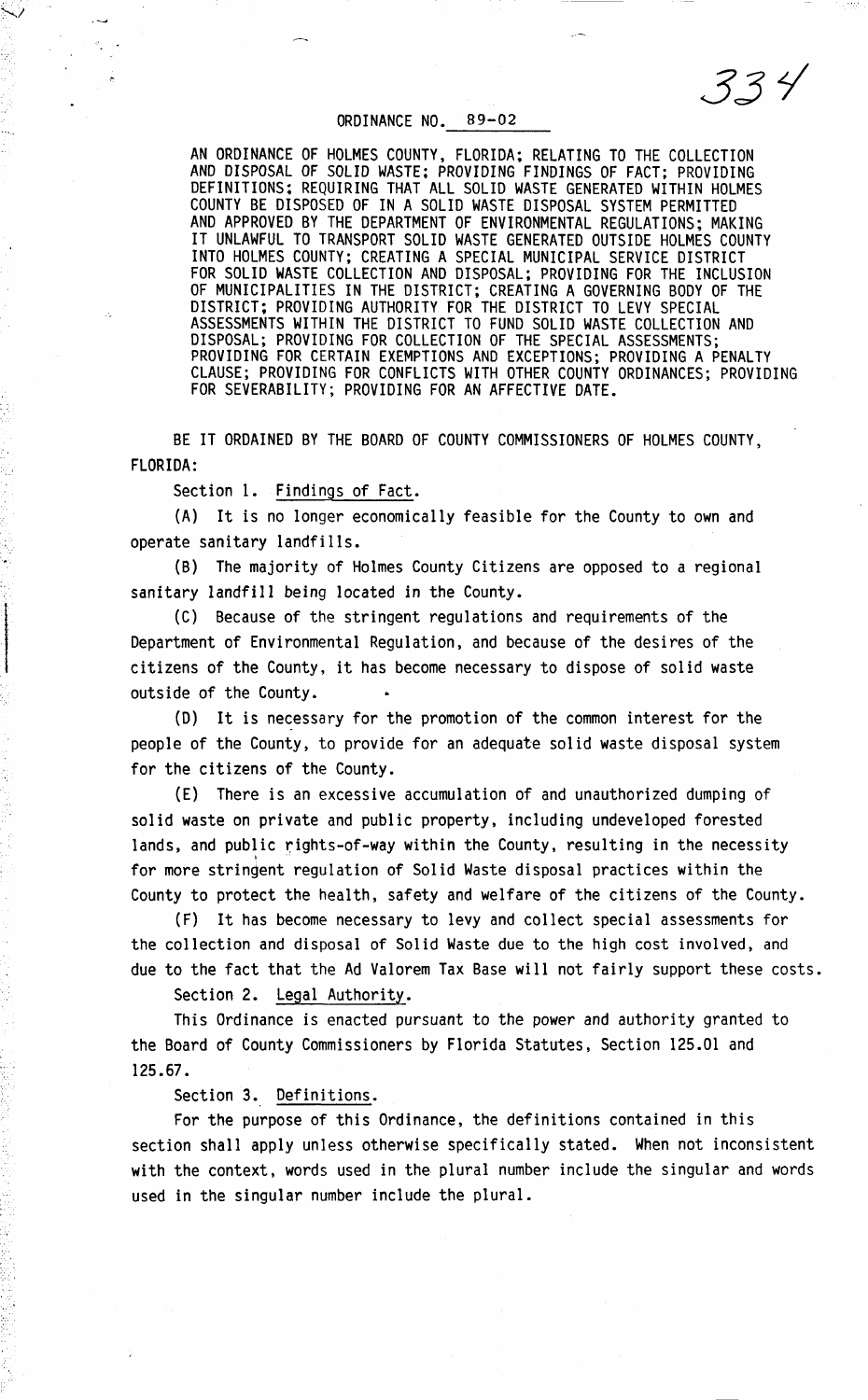A. "Board" means the Board of County Commissioners of Holmes County, Florida.

B. "County" means Holmes County, Florida.

C. "Sol id Waste" means garbage, refuse and other discarded solid materials, including solid waste materials resulting from industrial, commercial or agricultural operations, and community activities, but does not include solids in industrial waste such as silt, dissolved or suspended solids in industrial waste water effluents, dissolved materials in irrigation return flows, other common waste pollutants or special waste, or by-products, the sale or reuse of which is intended by the persons from whose process they resulted.

D. "Hazardous Waste" means waste, or a combination of waste which because of its quality, concentration, or physical, chemical or infectious characteristics, may cause, or significantly contribute to, an increase in mortality or an increase in serious irreversible or incapacitating reversible illness or may pose a substantial present or potential hazard to human health or the environment when improperly transported, disposed of, stored, treated, or otherwise managed. These materials may include, but are not limited to chemical, biological, explosive, flammable, radioactive and  $\overline{\text{to}}$ xic materials.

E. "Special Waste" means any waste that requires extraordinary management. This includes, but is not limited to, waste oil, sludges, dead animals, septic tank pumpings, and infectious andhazardous waste.

F. "Solid Waste Disposal System" means any solid waste disposal system approved and permitted by the Department of Environmental Regulation.<br>Section 4. Transporting and Disposal of Solid Waste.

(A) All solid waste generated within Holmes County shall be disposed of in a Solid Waste Disposal System permitted and approved by the Department of Environmental Regulation. It shall be unlawful for any person, business or other legal entity to dump or dispose of any solid waste other than in such a Solid Waste Disposal System.

(B) It shall be unlawful for any person, business or other legal entity, including any municipality or other governmental unit, to transport solid waste to Holmes County from areas beyond the jurisdictional limits of Holmes County.

··.

335

(C) Hazardous Waste or Special Waste generated in the County which cannot be handled by the Board pursuant to law or permit conditions established by agencies of governments having jurisdiction over such waste, shall be handled and disposed of entirely at the expense of the person or agency generating such waste.

(D) All vehicles or other carriers of solid waste shall be covered or enclosed to prevent littering.

Section 5. Municipal Service District.

A Special Municipal Service District, hereafter called the District, for solid waste collection and disposal is hereby created. The District shall include all of the unincorporated areas of the County and those municipalities lying within the County which elect to become a part of the District, by approval of the governing bodies of such municipalities. Any municipality shall automatically become a part of the District upon the official approval of ·its governing body.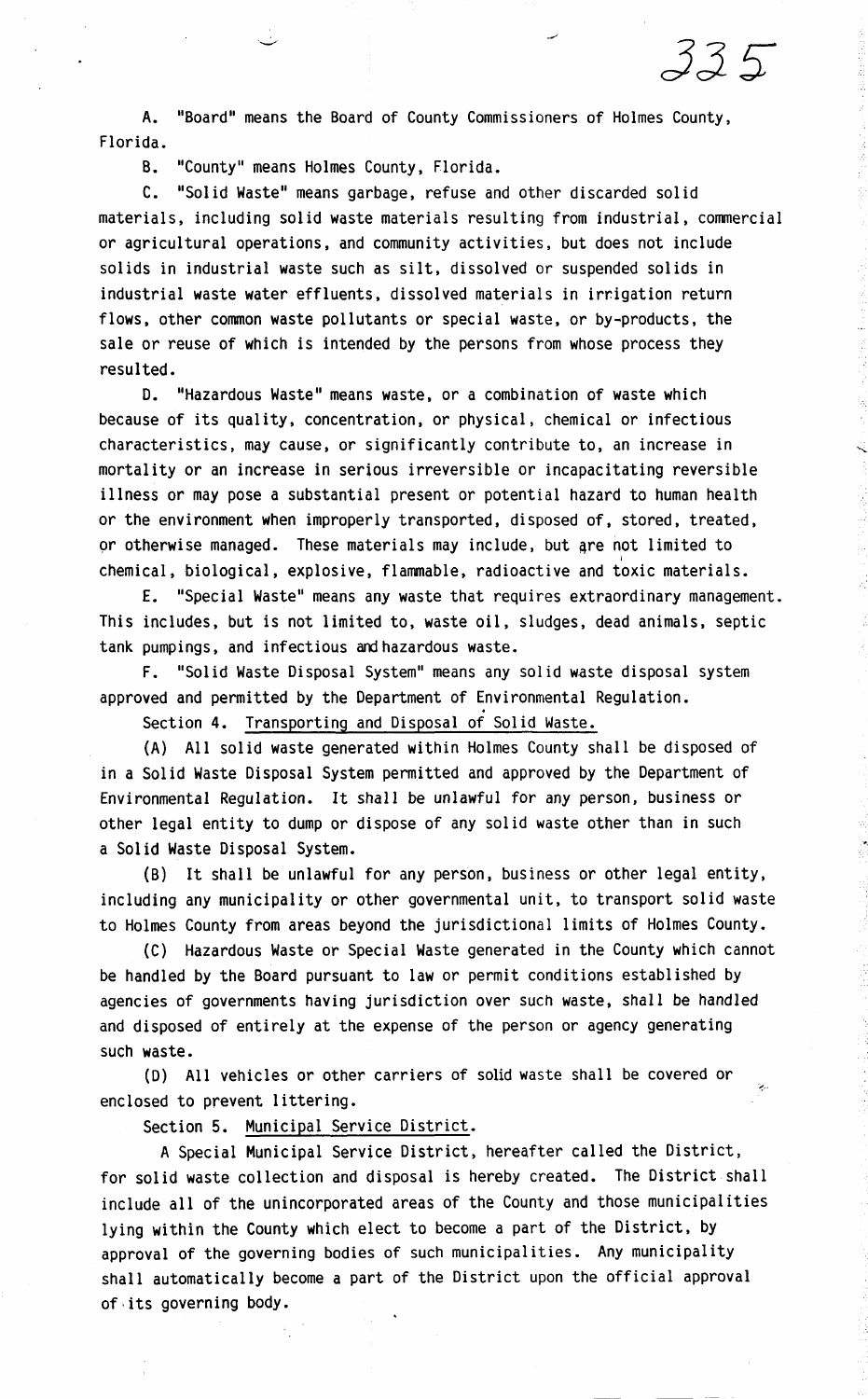336

## Section 6. Governing Body of District.

....

The governing body of the District shall be the Board of County Commissioners of Holmes County. The governing body shall determine the method and procedure for collecting and disposing of all solid waste generated in the District.

Section 7. Levying and Collection of Special Assessments.

A. The governing body of the District shall have the power and  $\dot{\mathbb{R}}$  authority to levy and collect an special assessment against all residences and businesses within the District, the assessments to be used to fund the collection and disposal of solid waste generated within the District.

B. The governing body of the District shall annually adopt a budget for the collection and disposal of all solid waste generated within the District, and shall adopt a resolution providing the amounts of the assessments needed to fund the budget, and the methods to be used for collecting and enforcing the collection of the assessments.

C. If and when it becomes lawful, the assessments may be made due and payable within the time and in the manner prescribed by law for county ad valorem taxes pursuant to Section 197.0126, Florida Statutes, or other law of similar import, providing that the requirements of such law are satisfied. The Tax Collector shall bill and collect the Annual Special Assessment so levied by the Board in the same manner as taxes are collected and shall pay same over to the Board within the time and in the manner prescribed by law for the payment by the Tax Collector or county- ad valorem taxed, and the revenues collected shall be held by the Board and paid out by it as provided in this ordinance. The Tax Collector shall include on the notice mailed pursuant to Section 197.072, Florida Statutes, or other law of similar import, to each owner of a residence or business included on the Annual Special Assessment Roll, a line item on the tax bill of the amount of the Annual Special Assessment on such real property. Nothing contained in this section of this ordinance shall be construed or interpreted td preclude the Board from submitting, within its discretion, a separately prepared notice of the Annual Special Assessment imposed on parcels of real property, if, in the judgment of the Board, such procedure will facilitate the billing and collection of the Annual Special Assessments. Tax Certificates and Tax Deeds shall be issued for all delinquent properties in accordance with and in like manner as the same are authorized pursuant to Chapter 197, Florida Statutes, or other law of similar import, and other general and special laws regulating the issuance of same for non-payment of delinquent county ad valorem taxes. If the Board is not allowed by law to issue Tax Certificates and Tax Deeds and otherwise bill and collect the Annual Special Assessments in like manner as county ad valorem taxes, the Annual Special Assessments shall be due and payable as provided in Section 7(D).

D. If the Board does not collect the special assessments as provided in Section 7(C), then the Board may periodically bill the assessments by any other method deemed feasible by the Board. All assessments not paid within 30 days from the due date, as specified in the billing, shall constitute, and are hereby imposed as, liens against such real property as of the 30th day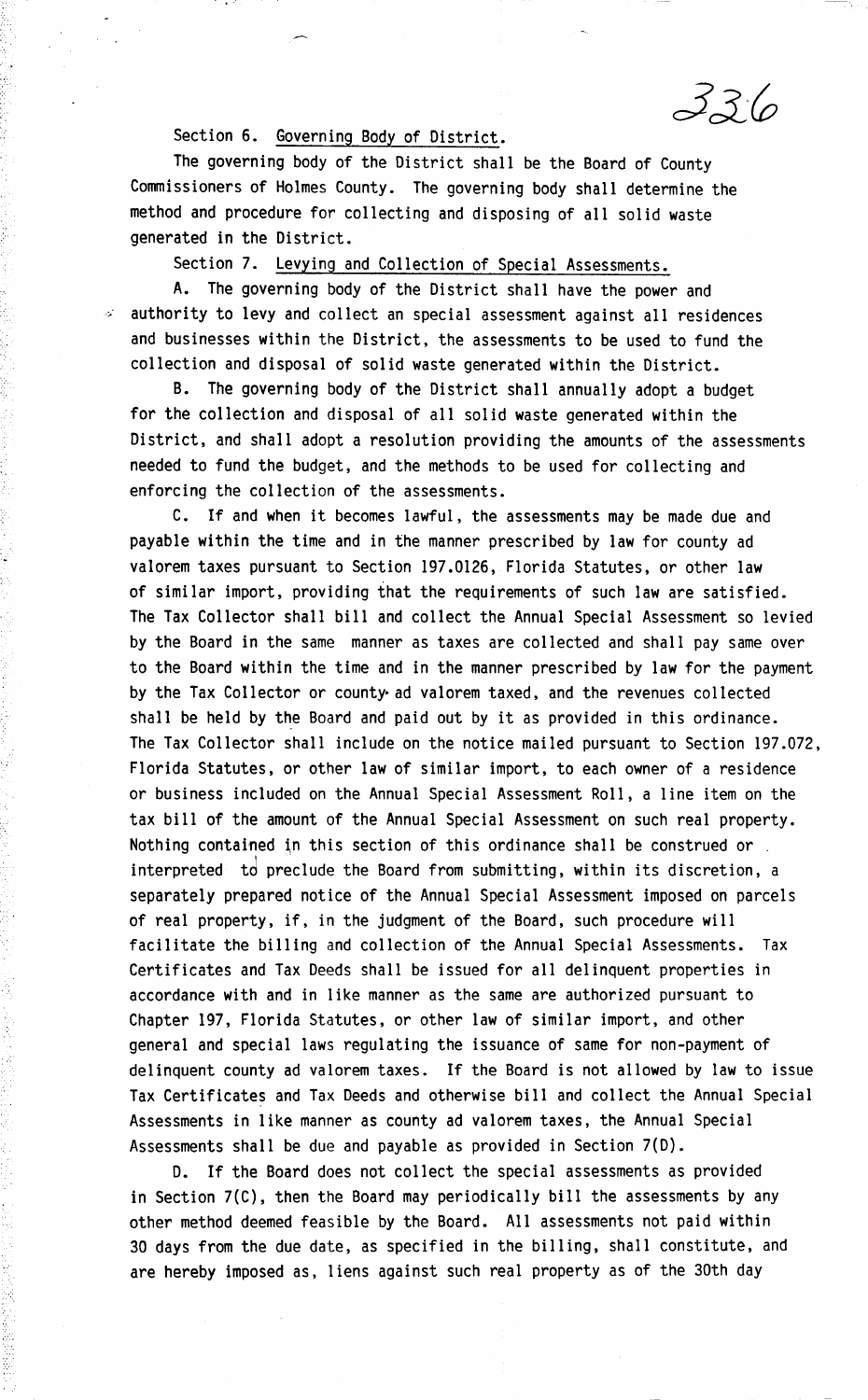337

...

following the due date. All assessment shall bear interest at the rate of 18% per annum from the date they become liens. Unless fully paid and discharged or barred by law, the periodic Special Assessments shall remain liens equal in rank and dignity with the lien of county ad wlorem taxes and superior in rank and dignity to all other liens, encumbrances, titles and claims in, to or against the real property involved for a period of Five (5) years from the first day of January of the year during which the periodic Special Assessments are imposed.

If any periodic Special Assessment lien is not fully paid by the end of the calendar year for the year in which the Special Assessment was levied, the Clerk of the Circuit Court shall, upon receipt of the list of outstanding and uncollected periodic Special Assessments from the Board, cause to be prepared a Notice of Lien containing the amount of the delinquent Special Assessments, including the amount of interest provided for herein, a legal description of the real property against which the lien is imposed and the name of the Owner of such real property as indicated on the real property assessment roll maintained by the Property Appraiser. The Notice of Lien shall be recorded in the public records of the County.

E. All delinquient Special Assessment liens created pursuant to this Section, may be enforced by the Board at any time subsequent to the recording of the Notice of Lien, including interest and costs, costs of abstracts or title searched, and a reasonable attorney's fee, by proceedings in a court of competent jurisdiction to foreclose such liens in the manner in which a mortgage lien is foreclosed under the Laws of Florida: It shall be lawful to join in any complaint for foreclosure, and one (1) or more lots or parcels of real property that is the subject of a delinquent lien or liens.

F. Nothing in this Ordinance shall prohibit the Board from collecting and enforcing payment of said Special Assessments by any other lawful method.

## Section 8. Exemptions.

Exemptions from the Special Assessments may be granted, at the discretion of the Board, to persons proving to be indigent or handicapped. Persons desiring this exemption must provide adequate proof of indigency or handicap. Records shall be maintained for inspection for any exemption of payment.

Section 9. Penalty Clause.

Any person or business or other legal or governmental entity violating any provision of Section 4 of this Ordinance, shall, upon conviction, be deemed guilty of a misdemeanor of the first degree, punishable as provided by law.

Section 10. Effect on Other Ordinances.

The provisions of this Ordinance shall prevail in the event of conflict with the provisions of any existing county ordinance or regulation.

Section 11. Severability.

In the event any portion or provision of this ordinance is for any reason held invalid or unconstitutional by any Court of competent jurisdiction, such